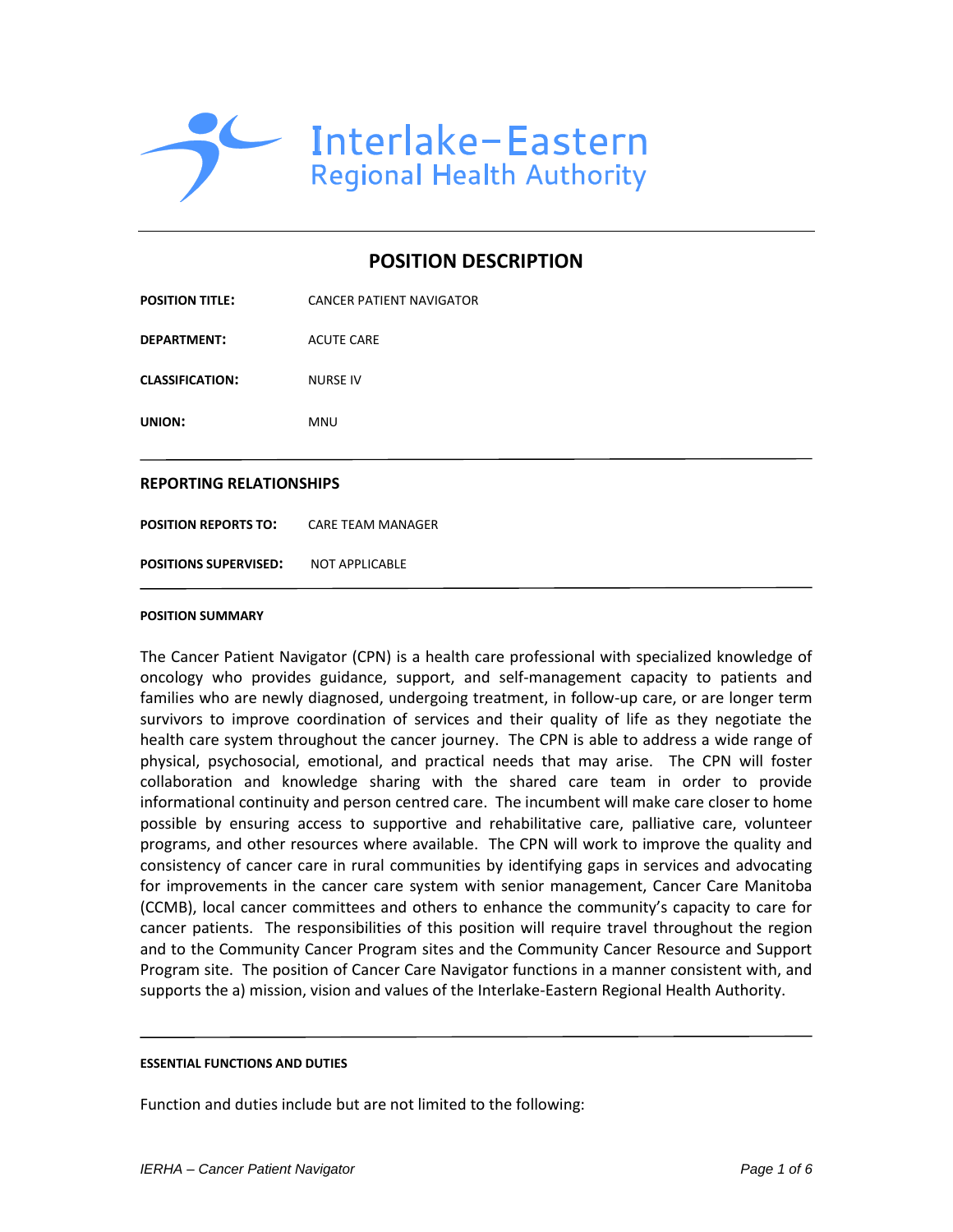## **1. Case management:**

- Assists cancer patients to access timely cancer care and supportive services and to become more familiar with the health care system.
- Consults with the patient's care team to become familiar with the cancer diagnosis, stage, treatment options, and survivorship issues.
- Performs a comprehensive assessment, considers the person's knowledge about his or her disease, and creates a navigation plan that addresses patient and family's navigation needs, interventions, and referrals.
- Uses appropriate screening tools when necessary.
- Provides tailored clinical, decisional, psychosocial, informational, and practical support, or referrals to these supports.
- Collaborates with other health professionals for patient and family care planning, discharge planning, and follow up requirements.
- Advises the referring physician of triage standards and clinical requirements for referral to CCMB.
- Facilitates communication between family physicians, surgeons, and other community based specialists and oncologists.
- Helps to ensure that medical staff and / or appropriate professionals have the information required to care or follow up with a patient.
- Actively participates in team rounds as required, communicating changes, challenges and needs associated with each patient and family.
- Assists with the transition to primary care and post treatment survivorship care.
- Facilitates early referral and transition to the Palliative Care Team when appropriate.
- Helps organize appointments as required.
- Arranges referrals as required.
- Ensures a seamless transition from tertiary care to community care.
- Identifies and coordinates patient and family care needs that can be met by other community team members and agencies.
- Maintains detailed clinical records.

### **2. Emotional Support and Counselling:**

- Assesses and recognizes the patients' and families coping skills and resources from a strengths based perspective.
- Focuses on empowerment and Identifies and builds on the patient's and family's strengths.
- Applies the knowledge of cancer disease process, treatments, side effects, and complications anticipating the patient's needs including emotional and practical needs.
- Supports patient and family to express needs to the care team.
- Refers patients and/or families to supportive/rehabilitative care services, both professional and volunteer.
- Understands end of life issues, including the role of palliative care, and how to comfortably address them with families.
- Understands the cultural influences on patient care and strategizes to enhance cultural competency.
- Utilizes principles of crisis intervention, risk management, and anticipatory care.
- Engages in critical thinking and integrates best practices and evidence based knowledge in their practice.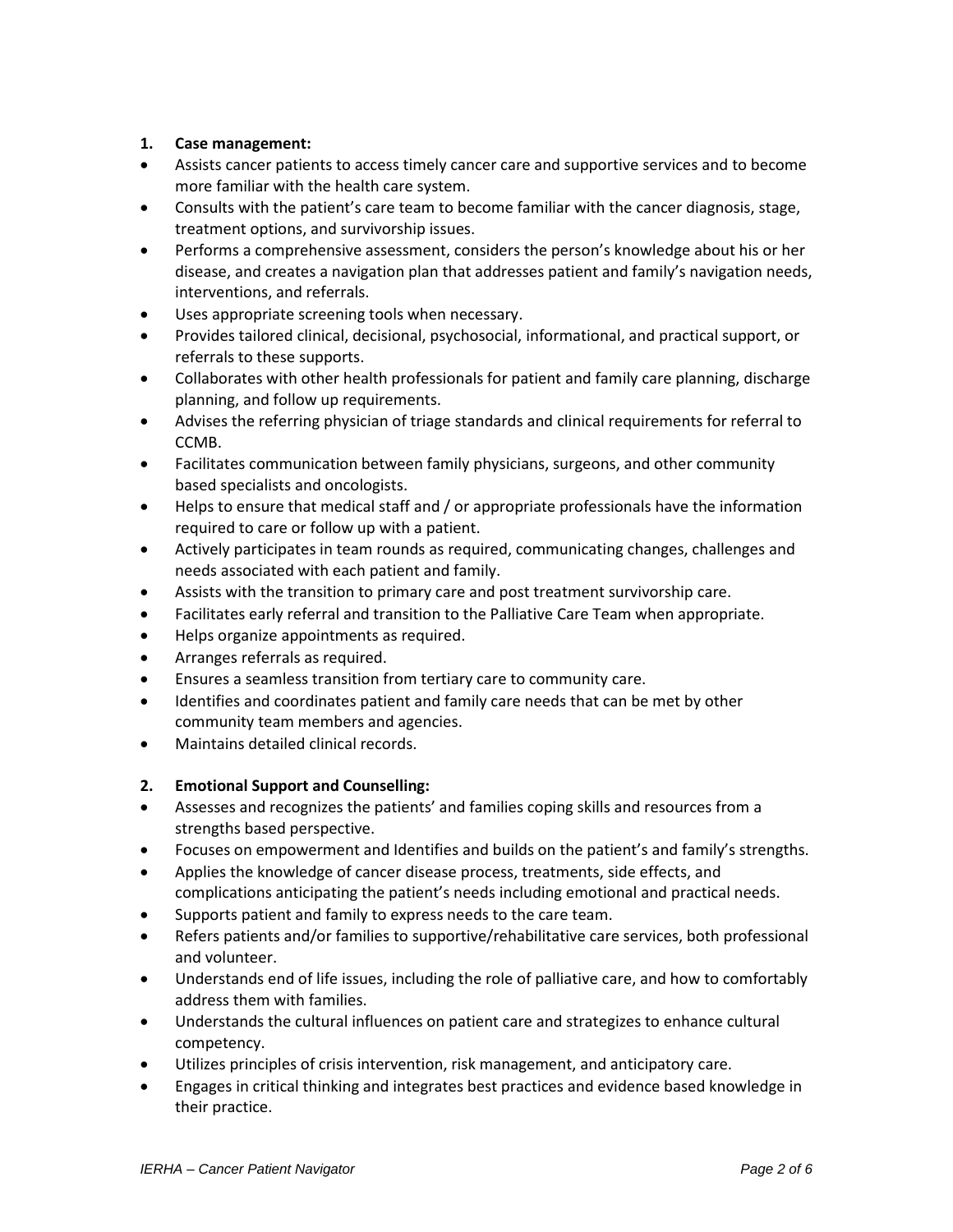Demonstrates effective patient interviewing and information gathering techniques.

## **3. Liaison and Advocate:**

- Empowers patient/caregiver throughout the decision making process.
- Supports patient and family behaviour that demonstrates autonomy and freedom of choice.
- Advocates on behalf of the patient and family with care providers and services to support their choices and needs.
- Links culturally diverse communities to the cancer system.
- Acts as a liaison between community based professionals and the local cancer care team.
- Advocates for system change when gaps and inefficiencies are identified.

## **4. Educator:**

- Assesses, understands, and accepts patients' literacy level and learning readiness.
- Provides individualized education, intervention, and support to individuals living with cancer and their families which are paced and appropriate for the individual.
- Provides educational support, guidance and resources to health care providers, community based organizations, and the public such as clinical guidelines, care maps, and clinical leaders.
- Collaborates with community primary care organizations and members in providing cancer prevention and early detection care knowledge.
- Assists in the dissemination of standards for cancer care delivery.
- Utilizes clinical pathways for the major types of cancer to aid the patients with their journey.
- Educates the public, community organizations and members of the local cancer committees about the role of the CPN
- Participates in screening and prevention clinics promoting healthy living for cancer patients in cooperation with the RHA's health promotion and chronic disease prevention programs.

### **5. Team Builder:**

- Communicates with various staff, organizations and agencies within the local community to improve organization, quality, and coordination of services.
- Assists in the development of positive working relationships among peers.
- Participates in local and provincial committees to enhance cancer care.
- Provides evaluative feedback as it impacts on the patient's cancer care experience.
- Develops and maintains networks at the local and provincial level.

### **6. Professional Practice:**

- Maintains current knowledge in areas of clinical interest and expertise.
- Maintains partnership in provision of services and care with CCMB, working in collaboration with the Rural Manitoba Navigation Lead, Community Cancer Programs Network (CCPN).
- Participates in regular Rural Manitoba Navigation Network meetings and Rural Manitoba Supportive Care Network meetings via Telehealth.
- Participates in regular clinical mentorship sessions and educational opportunities.
- Demonstrates professional responsibility and accountability, while practicing with a high degree of autonomy when providing services.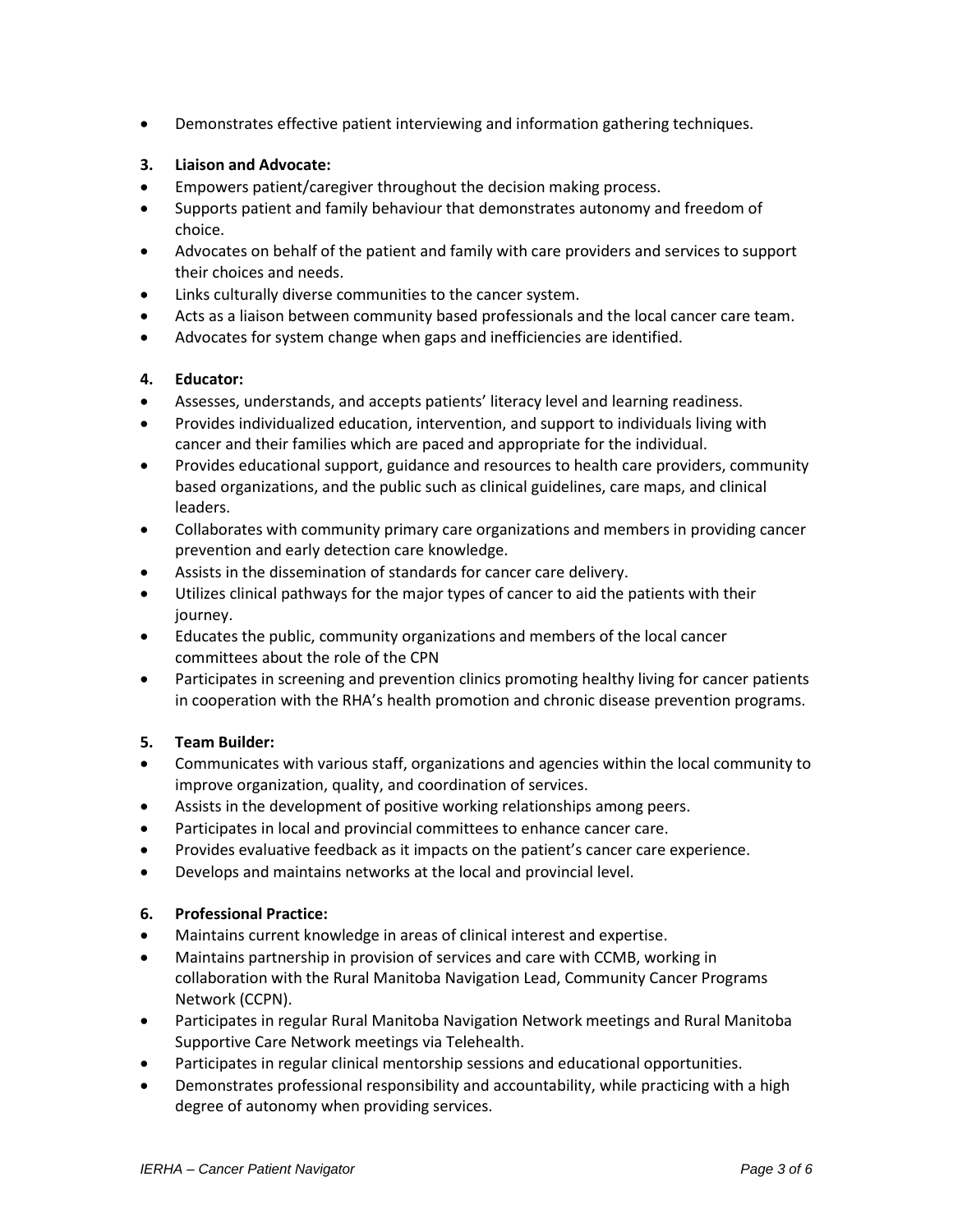- Functions with standards, policies and legislation governing the profession.
- Demonstrates respect for the patient and family to support, maintaining confidentiality of patient information.
- Documents patient interactions and interventions to track navigation's effectiveness and outcomes.
- May participate in research when opportunities arise and generate research ideas.

### **OTHER**

Performs other duties as assigned.

### **QUALIFICATIONS**

### **EDUCATION/CERTIFICATION:**

- Baccalaureate of Nursing required.
- Current registration with the College of Registered Nurses of Manitoba required.
- Completion of an oncology related program required (Canadian Nurses Association or Oncology Nursing Distance Education Course) required.
- Completion of a recognized Patient Navigation course or willingness to complete within 12 months of taking the position required.

### **REQUIRED KNOWLEDGE:**

 Demonstrated evidence based knowledge of cancer disease process, treatments, side effects and complications.

### **EXPERIENCE REQUIRED:**

- Minimum of three (3) years experience within the last five (5) years caring for patients and families with cancer required.
- Experience in adult education principles.

### **SKILLS/COMPETENCIES:**

- Advanced level of communication, facilitation, and presentation skills.
- Demonstrated ability to practice in a culturally responsive manner.
- Demonstrated competence in team building, conflict management, and interpersonal effectiveness.
- Leadership skills and ability to work within a multidisciplinary team setting.
- **•** Effective verbal and written communication skills.
- Ability to respect a culturally diverse population through knowledge of a broad spectrum of cultural values, beliefs, and health issues.
- Working knowledge of computers required.
- Up to date immunization record.
- Ability to work with minimal supervision and in multiple environments.
- Good physical and mental health to meet the demands of the position.
- Valid Manitoba driver license and access to a reliable vehicle required.
- Completes and maintains a satisfactory pre-employment security check.
- Satisfactory employment record.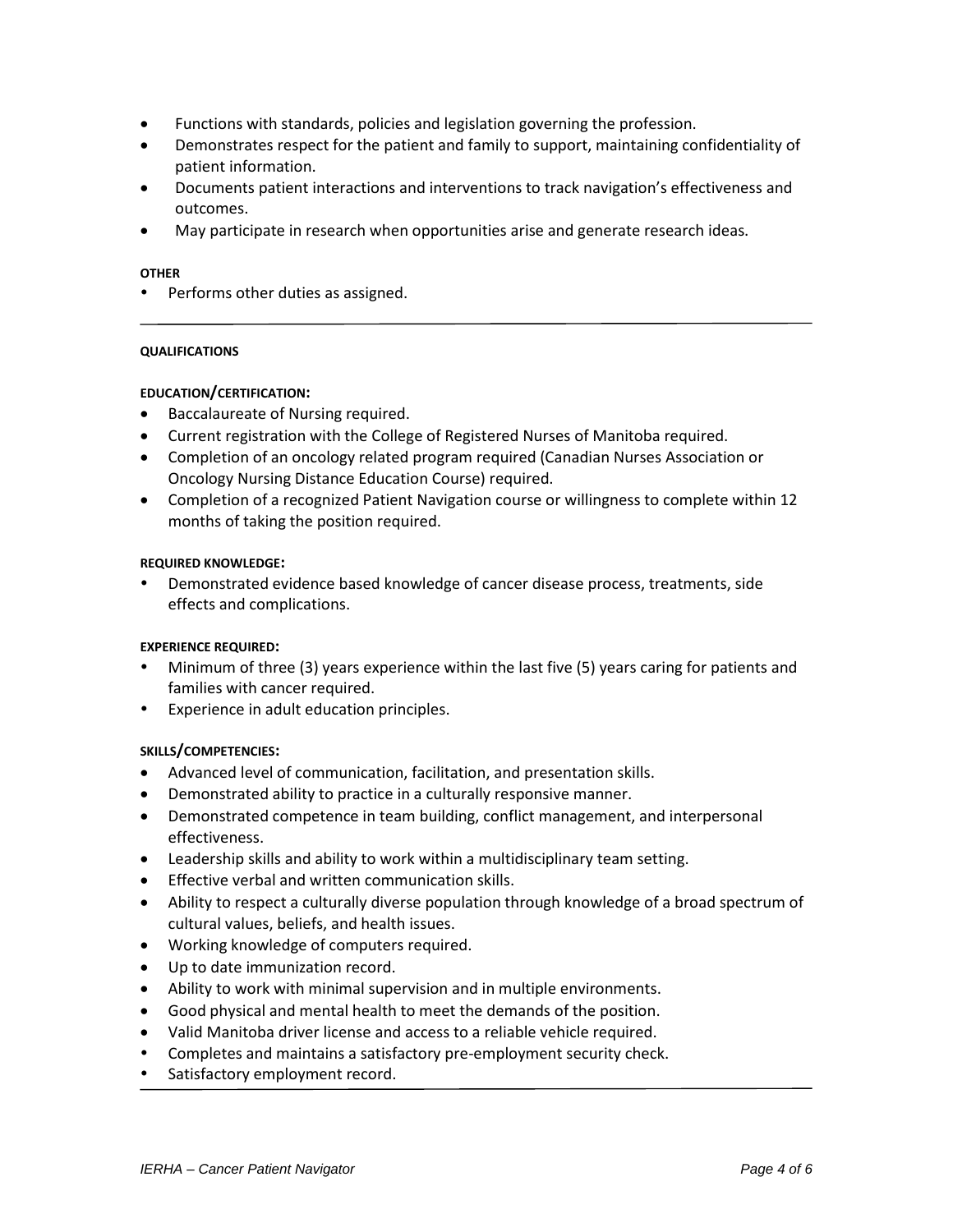#### **WORK CONDITIONS**

- The incumbent functions autonomously on a day-to-day basis and manages assigned duties accordingly.
- Will be required to travel throughout the region as duties may require.
- No hazardous or significantly unpleasant conditions.

#### **WORKPLACE SAFETY AND HEALTH**

The incumbent contributes to making the organization safe for clients and staff and recognizes the importance of reporting unsafe situations and participating in follow up reviews as a learning opportunity.

- Provides a safe environment by ensuring the adherence to Workplace Safety and Health Regulations and Policies and Infection Control Guidelines. Obeys all safety and health rules and follows recommended Safe Work Procedures. Informs supervisor of any unsafe acts, work conditions, incidents, near misses, injuries or illnesses immediately.
- Demonstrates a working knowledge of Workplace Hazardous Materials Information Systems (WHMIS) and adheres to procedures for handling and storing controlled substances as described in the Material Safety Data Sheets (MSDS). Uses personal protective equipment as required.
- Demonstrates understanding of role and responsibilities in fire prevention and disaster preparedness and participates in safety and health training programs including the health facilitys' Fire, Disaster and Evacuation Plan.

### **PATIENT SAFETY**

 Participates in and demonstrates an understanding of patient safety principles and practices into all day to day activities. Follow all safe work practices and procedures and immediately communicates any activity or action which may constitute a risk to patient safety.

| Created:     | October, 2012                   |      |
|--------------|---------------------------------|------|
|              | Date                            |      |
| Revised:     |                                 |      |
|              | Date                            |      |
| Approved by: |                                 |      |
|              | Regional Manager/ Supervisor    | Date |
| Approved by: |                                 |      |
|              | Vice President/ CEO             | Date |
| Reviewed by: |                                 |      |
|              | Vice President, Human Resources | Date |